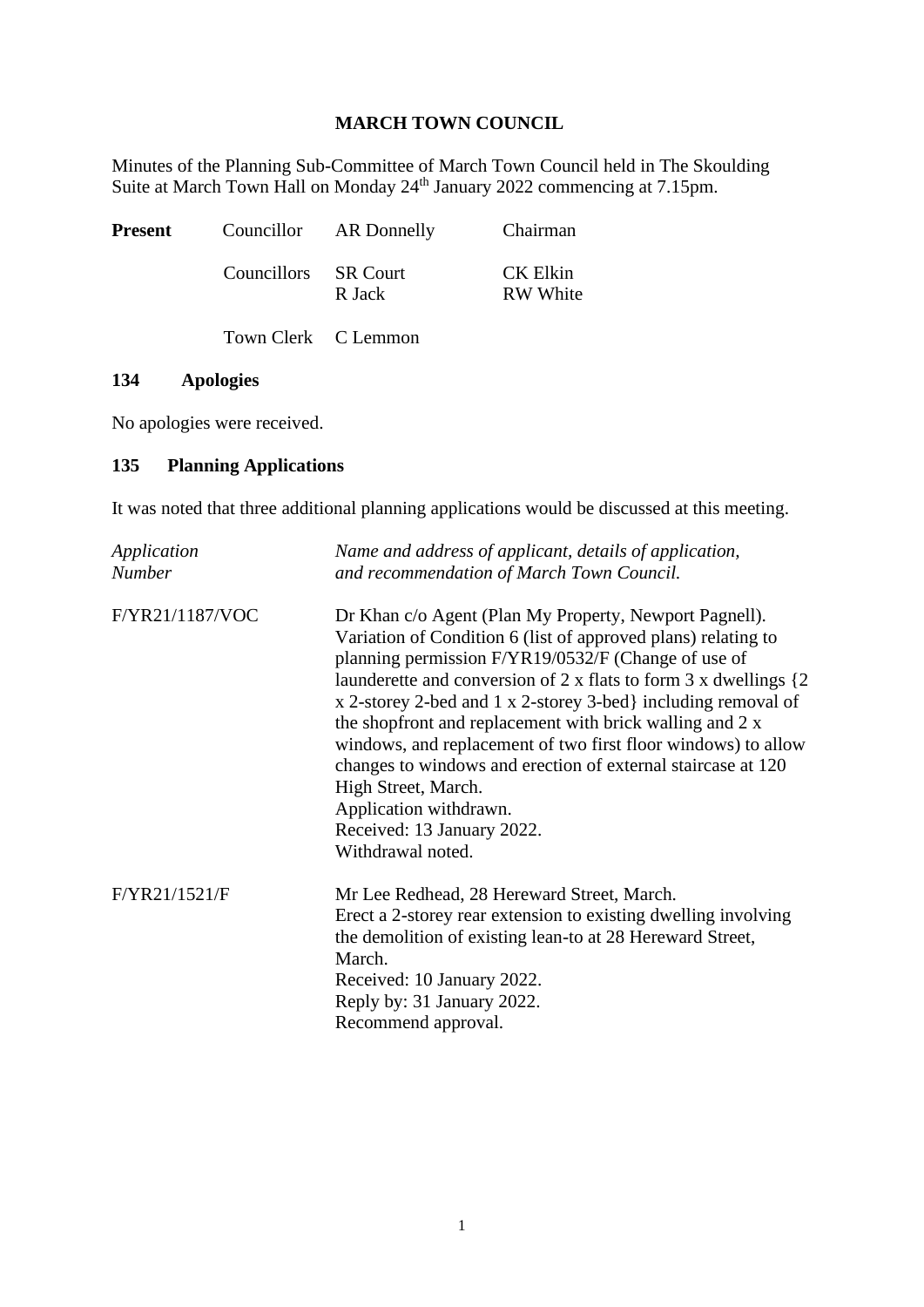| F/YR21/1526/F   | Mr P Hussey, Millfield Developments Ltd, 38 Burrowmoor<br>Road, March.<br>Erect 1 x dwelling (2-storey 3-bed) at Land South of 2<br>Magnolia Close, March.<br>Received: 12 January 2022.<br>Reply by: 2 February 2022.<br>Recommend approval.                                                                                                                                                                                                                                                                                                                                                            |
|-----------------|----------------------------------------------------------------------------------------------------------------------------------------------------------------------------------------------------------------------------------------------------------------------------------------------------------------------------------------------------------------------------------------------------------------------------------------------------------------------------------------------------------------------------------------------------------------------------------------------------------|
| F/YR21/1527/F   | Mr & Mrs Pooley, Thirties Farm Pooley, Upwell Road, March.<br>Erect a 2-storey side and single-storey front extensions to<br>existing dwelling incorporating weatherboard cladding to front<br>elevation at Thirties Farm, Upwell Road, March.<br>Received: 14 January 2022.<br>Reply by: 4 February 2022.<br>Recommend approval.                                                                                                                                                                                                                                                                        |
| F/YR21/1532/F   | Mr McCullough, Highfield House, Elm Road, March.<br>Erect part 2-storey part single-storey extension to side/rear of<br>existing dwelling at Highfield House, Elm Road, March.<br>Received: 17 January 2022.<br>Reply by: 7 February 2022<br>Recommend approval.                                                                                                                                                                                                                                                                                                                                         |
| F/YR21/1533/VOC | Mrs Lette Bower, Winston Place, Coleseed Road, March.<br>Variation of condition 1 (time limit) of Planning permission<br>F/YR19/0798/F (Change of use of land to gypsy and traveller<br>residential use including the siting of 1 x static caravan and<br>storage of 1 x touring caravan, creation of a utility room and<br>wash room to existing barn and widening of the access (part<br>retrospective) at Winston Place, Coleseed Road, March.<br>Received: 17 January 2022.<br>Reply by: 7 February 2022.<br>Recommend approval provided the extension granted does not<br>exceed another two years. |
| F/YR22/0011/F   | Mr Louis Ayres, 37 Cedar Close, March.<br>Formation of a pitched roof to enable garage conversion and<br>infilling of alleyway for additional living accommodation to<br>existing dwelling at 37 Cedar Close, March.<br>Received: 11 January 2022.<br>Reply by: 1 February 2022.<br>Recommend approval.                                                                                                                                                                                                                                                                                                  |
| F/YR22/0012/F   | Mr W Ho c/o Agent (Swann Edwards Architecture).<br>Erect 1 x dwelling (2-storey 5-bed) involving the demolition of<br>existing agricultural building at Agricultural Building, East of<br>723 Whittlesey Road, March.<br>Received: 17 January 2022.<br>Reply by: 7 February 2022.<br>Recommend approval.                                                                                                                                                                                                                                                                                                 |